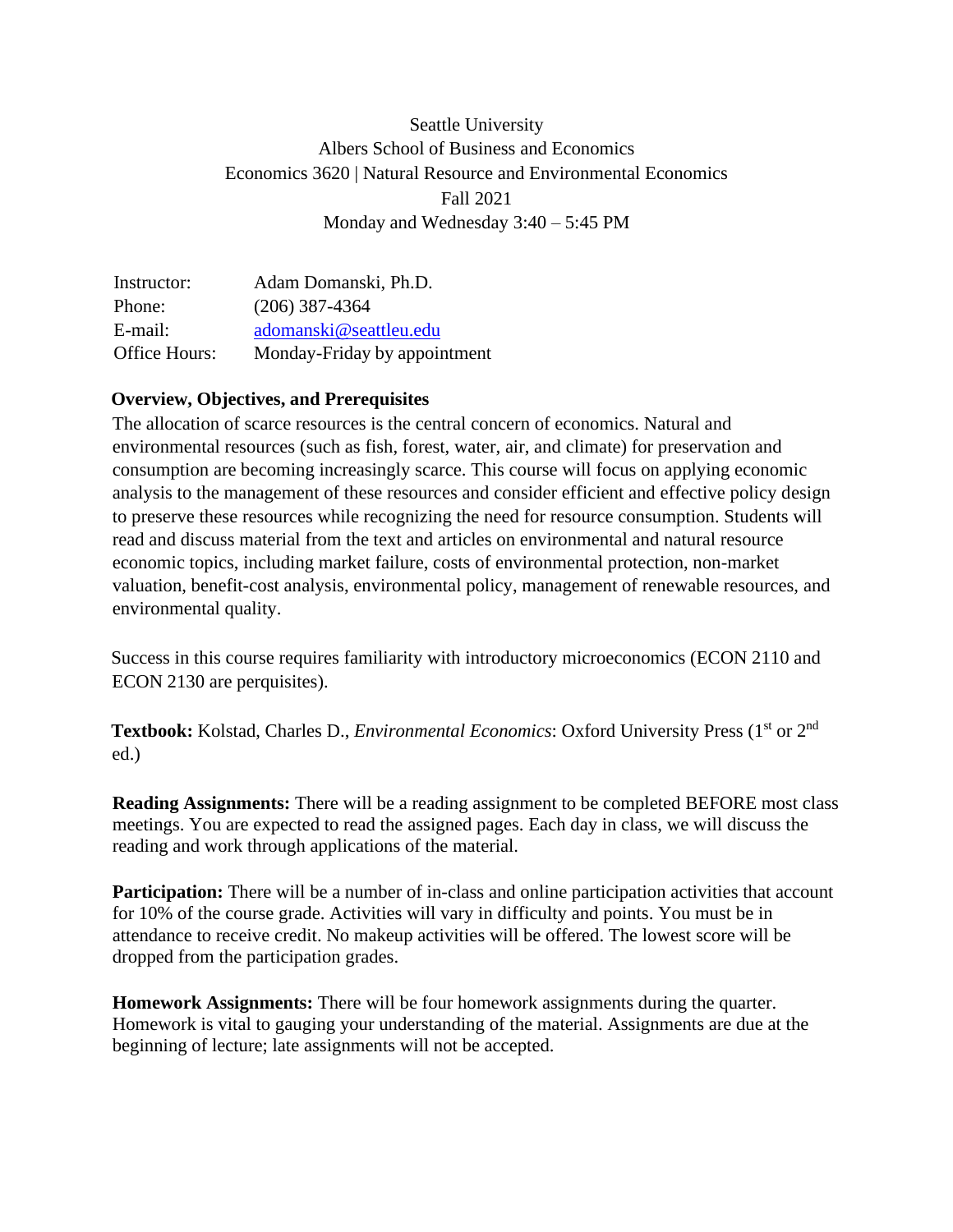**Projects:** There will be two group projects involving economic analysis of real environmental policy issues. I cannot accept late submissions, in part because we will discuss the findings in class. At the end of the quarter, students will evaluate the contributions of their group members.

The course includes numerous opportunities for in-class or online discussion. In addition to the scheduled discussions of journal articles and course projects, I welcome questions and insights during lectures.

**Exams:** The course includes a midterm and a comprehensive final exam. If you cannot be present for an exam due to a work conflict or an emergency, please let me know in advance so that we can reschedule the exam as soon as possible.

### **Classroom Etiquette**

Laptops, tablets, and similar forms of technology may be used in this class for note taking and for viewing course materials as long as their use does not interfere with your participation or engagement in class discussions. Surfing the web, checking email, texting, and similar activities are distracting to students and to me and ultimately detrimental to the learning environment. Please do not use any of these forms of technology during a guest lecture.

#### **Academic Resources**

- Library and Learning Commons [\(http://www.seattleu.edu/learningcommons/\)](http://www.seattleu.edu/learningcommons/)) (This includes: Learning Assistance Programs, Research [Library] Services, Writing Center, Math Lab)
- Academic Integrity Tutorial (found on Canvas and SU Online)

# **University Policies**

*Academic Policies* **(https:/[/www.seattleu.edu/redhawk-axis/academic-policies/\)](http://www.seattleu.edu/redhawk-axis/academic-policies/))**

- Academic Integrity Policy
- Academic Grading Grievance Policy
- Professional Conduct Policy

# *Notice for Students concerning Disabilities*

If you have, or think you may have, a disability (including an 'invisible disability' such as a learning disability, a chronic health problem, or a mental health condition) that interferes with your performance as a student in this class, you are encouraged to arrange support services and/or accommodations through Disabilities Services staff located in Loyola 100, (206) 2965740. Disability-based adjustments to course expectations can be arranged only through this process.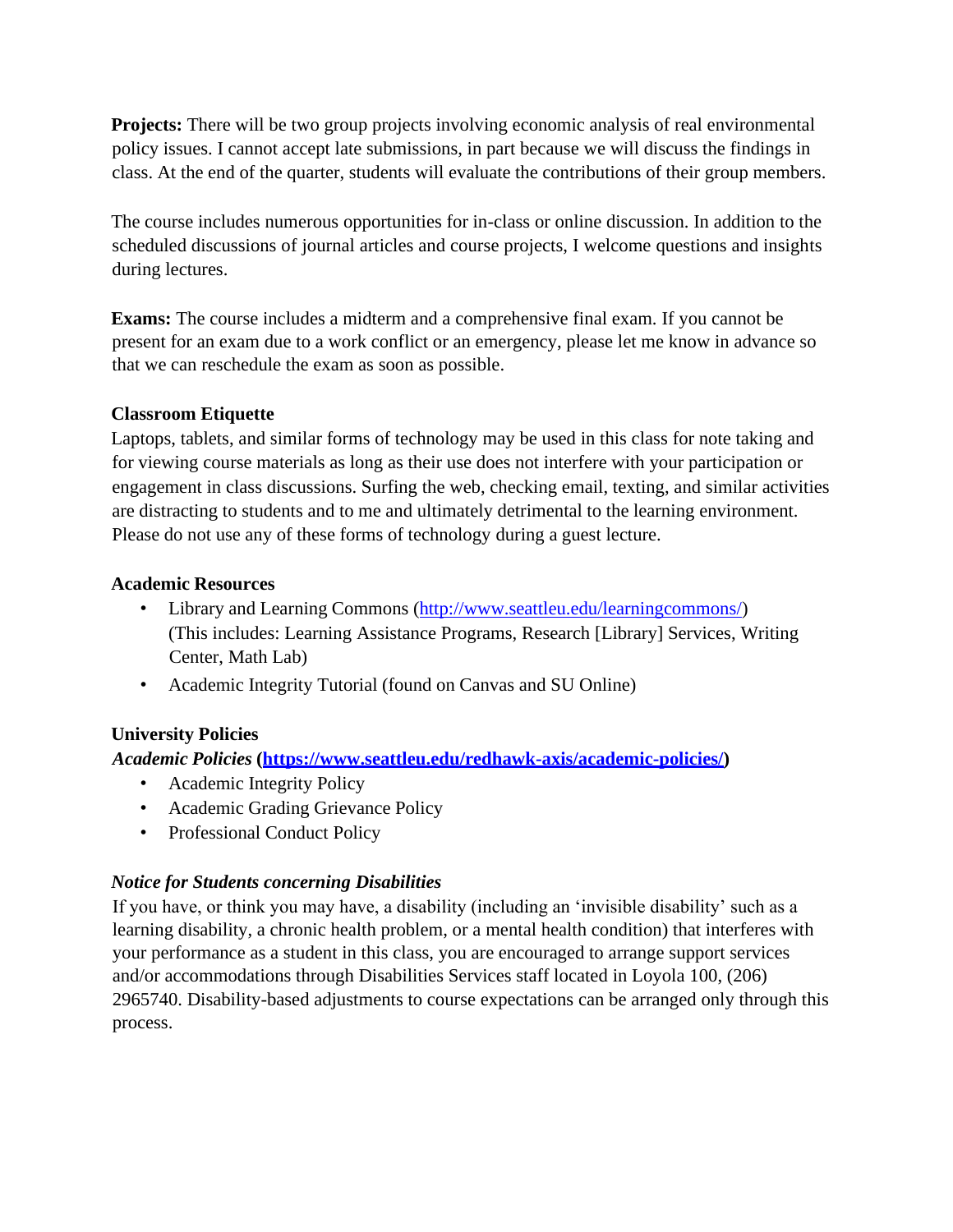## *Notice Regarding Religious Accommodations*

It is the policy of Seattle University to reasonably accommodate students who, due to the observance of religious holidays, expect to be absent or endure a significant hardship during certain days of their academic course or program. Please see, *Policy on Religious Accommodations for Students* (https:/[/www.seattleu.edu/media/policies/Policy-on-](http://www.seattleu.edu/media/policies/Policy-on-)ReligiousAccommodations-for-Students---FINAL.PDF)."

# *Office of Institutional Equity*

Title IX of the Education Amendments of 1972 (Title IX) prohibits discrimination based on sex in educational programs or activities that receive Federal financial assistance. This prohibition includes sexual misconduct, which encompasses sexual harassment and sexual violence. Seattle U remains committed to providing a safe and equitable learning, living, and working environment. Seattle U offers emergency, medical, and other support resources, as well as assistance with safety and support measures, to community members who have experienced or been impacted by sexual misconduct.

Seattle U requires all faculty and staff to notify the University's Title IX Coordinator if they become aware of any incident of sexual misconduct experienced by a student.

For more information, please visit https:/[/www.seattleu.edu/equity/.](http://www.seattleu.edu/equity/) If you have any questions or concerns, you may also directly contact the Title IX Coordinator in the Office of Institutional Equity (email: oie@seattleu.edu; phone: 206.296.2824).

| <b>Grading</b>                        | <b>Percent</b> |
|---------------------------------------|----------------|
| Participation                         | 10%            |
| Homework                              | 20%            |
| <b>Group Projects</b>                 | 20%            |
| <b>Contributions and Peer Reviews</b> | 10%            |
| Midterm Exam <sup>*</sup>             | 20%            |
| <b>Comprehensive Final Exam</b>       | 20%            |

*\* The final exam is comprehensive and includes all material from the midterm exam. If your score on the final exam is greater than the score on the midterm, your final exam score will replace your midterm score.*